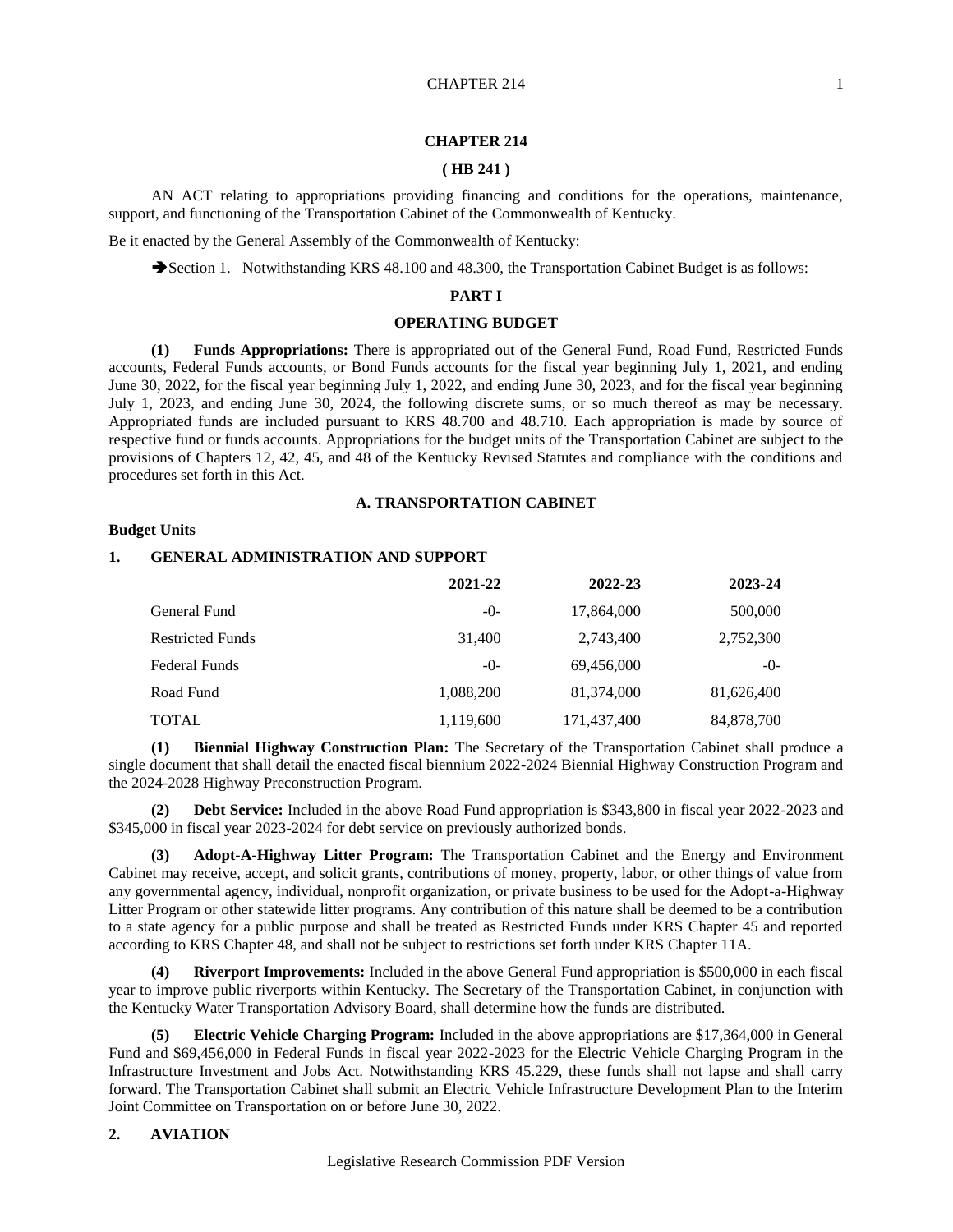|                         | 2021-22 | 2022-23    | 2023-24    |
|-------------------------|---------|------------|------------|
| General Fund            | $-0-$   | 11,400,000 | 757,000    |
| <b>Restricted Funds</b> | 77,400  | 22,690,000 | 19,130,400 |
| <b>Federal Funds</b>    | -0-     | 500,500    | 500,500    |
| Road Fund               | 30,700  | 1,866,400  | 1,875,700  |
| <b>TOTAL</b>            | 108,100 | 36,456,900 | 22,263,600 |

**(1) Operational Costs:** Notwithstanding KRS 183.525(5), the above Restricted Funds appropriation includes operational costs of the program in each fiscal year.

**(2) Debt Service - Existing Projects:** Included in the above Road Fund appropriation is \$836,100 in fiscal year 2022-2023 and \$835,300 in fiscal year 2023-2024 for debt service on previously authorized bonds. Notwithstanding KRS 183.525, \$836,100 in fiscal year 2022-2023 and \$835,300 in fiscal year 2023-2024 is transferred to the Road Fund from the Kentucky Aviation Economic Development Fund to support debt service on those bonds.

**(3) Debt Service - New Projects:** Included in the above General Fund appropriation is \$757,000 in fiscal year 2023-2024 for new debt service to support new bonds as set forth in Part II, Capital Projects Budget, of this Act.

**(4) General Aviation Airports:** Included in the above General Fund appropriation is a one-time allocation of \$11,400,000 in fiscal year 2022-2023 to provide \$200,000 to each General Aviation airport.

## **3. DEBT SERVICE**

|           | 2022-23     | 2023-24     |
|-----------|-------------|-------------|
| Road Fund | 134,952,100 | 136,855,100 |

**(1) Economic Development Road Lease-Rental Payments:** Included in the above Road Fund appropriation is \$134,705,100 in fiscal year 2022-2023 and \$136,605,100 in fiscal year 2023-2024 for Economic Development Road lease-rental payments relating to projects financed by Economic Development Road Revenue Bonds previously authorized by the General Assembly and issued by the Kentucky Turnpike Authority.

**(2) Debt Payment Acceleration Fund Account:** Notwithstanding KRS 175.505, no portion of the revenues to the state Road Fund provided by the adjustments in KRS 138.220(2), excluding KRS 177.320 and 177.365, shall accrue to the Debt Payment Acceleration Fund account during the 2022-2024 fiscal biennium.

#### **4. HIGHWAYS**

|                         | 2021-22     | 2022-23       | 2023-24       |
|-------------------------|-------------|---------------|---------------|
| General Fund            | -0-         | 250,000,000   | $-0-$         |
| <b>Restricted Funds</b> | 6,826,300   | 159, 157, 500 | 310, 375, 400 |
| Federal Funds           | 176,904,800 | 1,391,741,900 | 1,245,769,800 |
| Road Fund               | 11,583,700  | 996,115,300   | 974,783,400   |
| TOTAL                   | 195,314,800 | 2,797,014,700 | 2,530,928,600 |

**(1) Debt Service:** Included in the above Federal Funds appropriation is \$77,900,400 in fiscal year 2022- 2023 and \$70,356,800 in fiscal year 2023-2024 for debt service on Grant Anticipation Revenue Vehicle (GARVEE) Bonds previously appropriated by the General Assembly.

**(2) State Supported Construction Program:** Included in the above Road Fund appropriation is \$477,924,700 in fiscal year 2022-2023 and \$475,689,500 in fiscal year 2023-2024 for the State Supported Construction Program.

**(3) Biennial Highway Construction Program:** Included in the Biennial Highway Construction Program is \$336,324,700 in fiscal year 2022-2023 and \$334,089,500 in fiscal year 2023-2024 from the Road Fund for state construction projects and the state match for federal projects in the 2022-2024 Biennial Highway Construction Program.

**(4) Highway Construction Contingency Account:** Included in the State Supported Construction Program is \$16,600,000 in each fiscal year for the Highway Construction Contingency Account. Notwithstanding KRS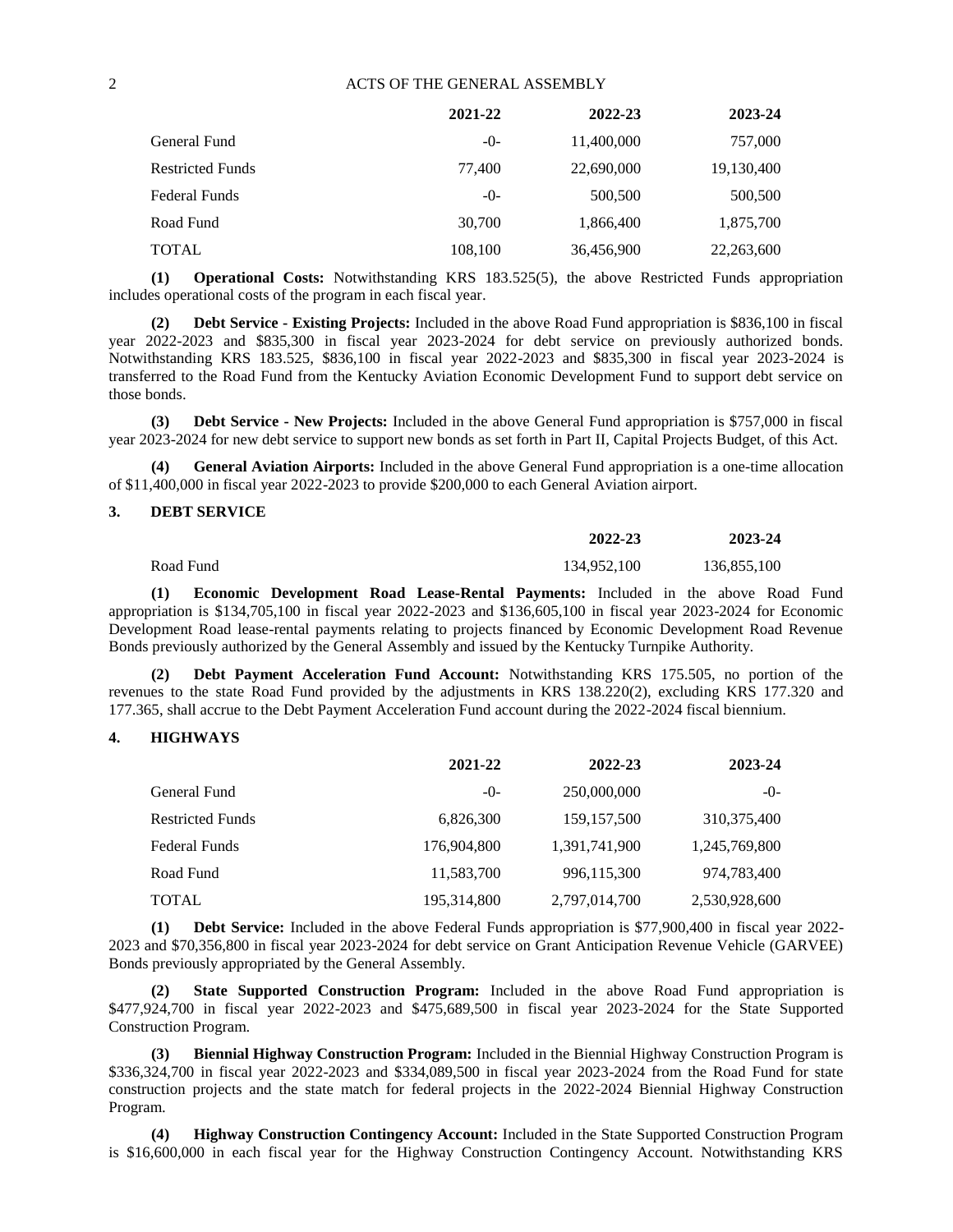45.247(2), (4), (6), (7), and (8), the Secretary shall only expend Highway Construction Contingency moneys for projects of an emergency nature, for projects that relieve a hazardous condition, or to provide the state match for unanticipated Federal Funds made available as a result of other states not utilizing their total federal obligations. Notwithstanding KRS 224.43-505(2), included in the Highway Construction Contingency Account is \$4,000,000 in each fiscal year to support the Kentucky Pride Fund created in KRS 224.43-505. Notwithstanding KRS 45.247 and 177.320(4), included in the Highway Construction Contingency Account is \$290,000 in each fiscal year for the Kentucky Transportation Center. Also included in the Highway Construction Contingency Account for Railroads is \$1,600,000 in each fiscal year for public safety and service improvements which shall not be expended unless matched with non-state funds equaling at least 20 percent of the total amount for any individual project. Additionally, in each fiscal year, up to \$350,000 of the \$1,600,000 appropriation may be used to establish and administer the Kentucky Rail Office in the Kentucky Transportation Cabinet.

**(5) 2020-2022 Biennial Highway Construction Plan:** Projects in the enacted 2020-2022 Biennial Highway Construction Plan are authorized to continue their current authorization into the 2022-2024 fiscal biennium. If projects in previously enacted highway construction plans conflict with the 2022-2024 Biennial Highway Construction Plan, the projects in the 2022-2024 Biennial Highway Construction Plan shall control. The Secretary shall make every effort to maintain highway program delivery by adhering to the timeframes included in the 2022- 2024 Biennial Highway Construction Plan for those projects.

**(6) State Match Provisions:** The Transportation Cabinet is authorized to utilize Road Fund or General Fund state construction moneys or Toll Credits to match federal highway moneys.

**(7) Federal Aid Highway Funds:** If additional federal highway moneys are made available to Kentucky by the United States Congress, the funds shall be used according to the following priority: (a) Any demonstrationspecific or project-specific moneys shall be used on the project identified; and (b) All other funds shall be used to ensure that projects in the fiscal biennium 2022-2024 Biennial Highway Construction Plan are funded. If additional federal moneys remain after these priorities are met, the Transportation Cabinet may select projects from the Highway Preconstruction Program.

**(8) Road Fund Cash Management:** The Secretary of the Transportation Cabinet may continue the Cash Management Plan to address the policy of the General Assembly to expeditiously initiate and complete projects in the fiscal biennium 2022-2024 Biennial Highway Construction Plan. Notwithstanding KRS Chapter 45, specifically including KRS 45.242 and 45.244, the Secretary may concurrently advance projects in the Biennial Highway Construction Plan by employing management techniques that maximize the Cabinet's ability to contract for and effectively administer the project work. Under the approved Cash Management Plan, the Secretary shall continuously ensure that the unspent project and Road Fund balances available to the Transportation Cabinet are sufficient to meet expenditures consistent with appropriations provided. The Transportation Cabinet shall provide quarterly reports to the Interim Joint Committee on Appropriations and Revenue when the General Assembly is not in session and the Standing Committees on Appropriations and Revenue when the General Assembly is in session beginning July 1, 2022.

**(9) Carry Forward of Appropriation Balances:** Notwithstanding KRS 45.229, unexpended Road Fund and General Fund appropriations in the Highways budget unit for the Construction program, the Maintenance program, and the Research program in fiscal year 2021-2022 and in fiscal year 2022-2023 shall not lapse but shall carry forward. Unexpended Federal Funds and Restricted Funds appropriations in the Highways budget unit for the Construction program, the Maintenance program, the Equipment Services program, and the Research program in fiscal year 2021-2022 and in fiscal year 2022-2023, up to the amount of ending cash balances and unissued Highway and GARVEE Bond Funds, to include any interest income earned on those bond funds, and grant balances shall not lapse but shall carry forward.

**(10) Federally Supported Construction Program:** Included in the above Federal Funds appropriation is \$1,026,136,100 in fiscal year 2022-2023 and \$867,771,400 in fiscal year 2023-2024 for federal construction projects.

**(11) Highways Maintenance:** Included in the above Highways Road Fund appropriation is \$439,456,200 in fiscal year 2022-2023 and \$423,427,500 in fiscal year 2023-2024 for Highways Maintenance.

**(12) Delayed Projects Status Report:** The Secretary of the Transportation Cabinet shall report by September 30 of each fiscal year to the Interim Joint Committee on Transportation any project included in the enacted Biennial Highway Construction Plan which has been delayed beyond the fiscal year for which the project was authorized. The report shall include:

(a) The county name;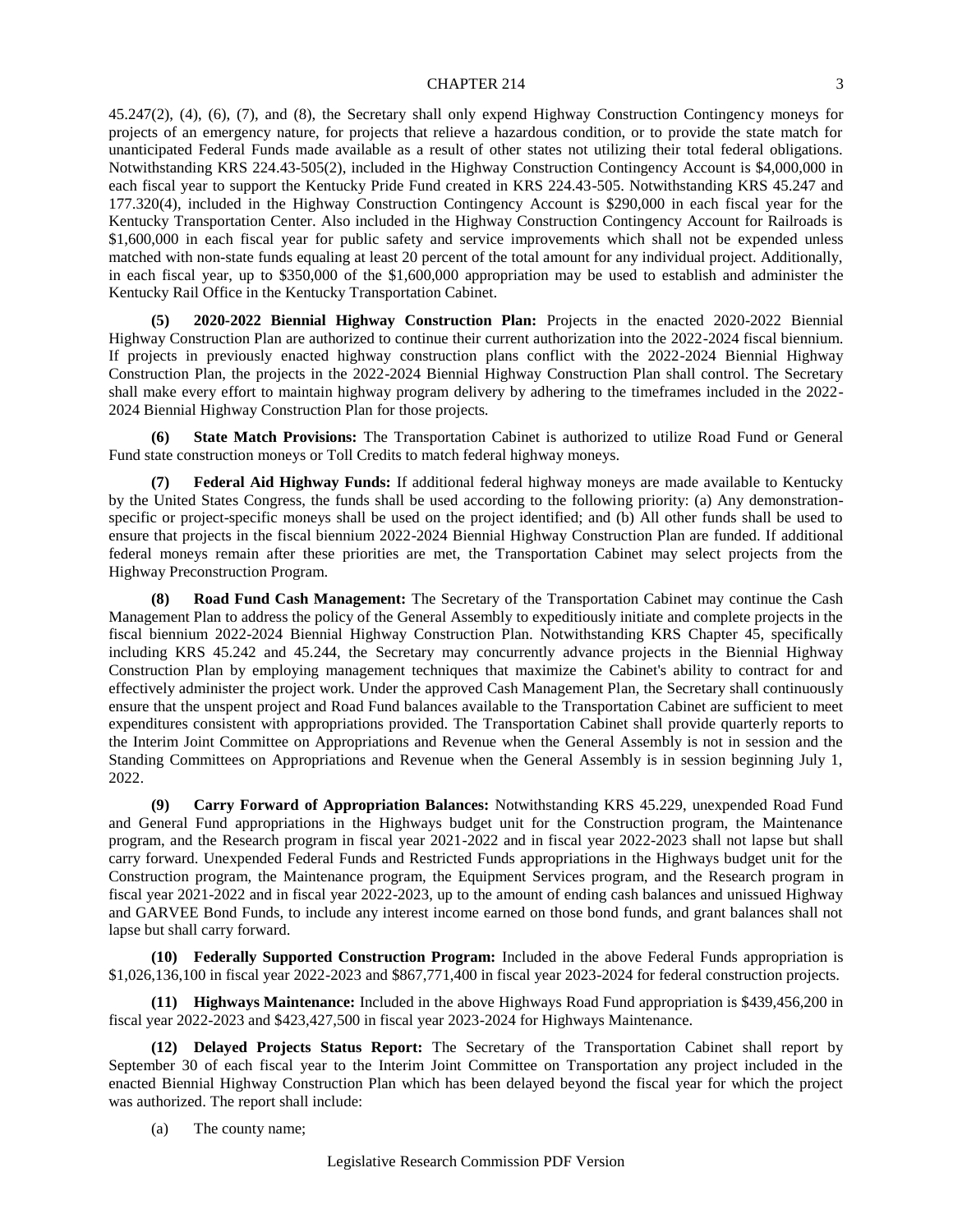- (b) The Transportation Cabinet project identification number;
- (c) The route where the project is located;
- (d) The length of the project;
- (e) A description of the project and the scope of improvement;
- (f) The type of local, state, or federal funds to be used on the project;
- (g) The stage of development for the design, right-of-way, utility, and construction phases;
- (h) The fiscal year in which each phase of the project was scheduled to commence;
- (i) The estimated cost for each phase of the project;
- (j) A detailed description of the circumstances leading to the delay; and

(k) The same information required in paragraphs (a) to (i) of this subsection for the project or projects advanced with funds initially scheduled for the delayed project.

**(13) Maintenance Reentry Employment Program:** Included in the above Road Fund appropriation is \$1,000,000 in each fiscal year to support contracting with a  $501(c)(3)$  nonprofit organization that employs individuals on probation or parole supervision to perform crew-based maintenance services. These individuals shall be selected with input from the Department of Corrections and shall provide assistance with litter abatement, graffiti removal, and vegetation control in highway districts three, five, six, and seven.

**(14) Federal Highways Match:** Included in the above General Fund appropriation is \$250,000,000 in fiscal year 2022-2023 to match Federal Funds from the Infrastructure Investment and Jobs Act exclusively for the Brent Spence Bridge Project, the Mountain Parkway Widening Project, or the I-69 Ohio River Crossing Project. Notwithstanding KRS 45.229, the General Fund appropriation balance for Federal Highways Match for fiscal years 2021-2022 and 2022-2023 shall not lapse and shall carry forward.

**(15) Grant Anticipation Revenue Vehicle (GARVEE) Bonds:** Included in the above Restricted Funds appropriation is \$150,000,000 in fiscal year 2023-2024 for GARVEE Bond Funds to be issued for the Brent Spence Bridge Project.

**(16) New Grant Anticipation Revenue Vehicle (GARVEE) Debt Service:** Included in the above Federal Funds appropriation is \$2,106,300 in fiscal year 2023-2024 for GARVEE Bonds debt service payments relating to the Brent Spence Bridge Project.

**(17) River Crossing Study:** It is the intent of the General Assembly for the Transportation Cabinet to conduct a feasibility study for alternative crossings at the Cave-in-Rock ferry.

## **5. JUDGMENTS**

**(1) Payment of Judgments:** Road Fund resources required to pay judgments shall be transferred from the State Construction Account at the time when actual payments must be disbursed from the State Treasury.

## **6. PUBLIC TRANSPORTATION**

|                         | 2021-22 | 2022-23    | 2023-24    |
|-------------------------|---------|------------|------------|
| General Fund            | 63,800  | 15,575,800 | 15,575,800 |
| <b>Restricted Funds</b> | $-()$ - | 730.100    | 730,000    |
| Federal Funds           | 53,200  | 82,622,700 | 80,586,000 |
| <b>TOTAL</b>            | 117,000 | 98,928,600 | 96,891,800 |

**(1) Nonpublic School Transportation:** Included in the above General Fund appropriation is \$5,000,000 in each fiscal year for nonpublic school transportation.

#### **7. REVENUE SHARING**

|              | 2021-22 | 2022-23     | 2023-24     |
|--------------|---------|-------------|-------------|
| Road Fund    | 214,500 | 372,763,000 | 364,783,000 |
| <b>TOTAL</b> | 214,500 | 372,763,000 | 364,783,000 |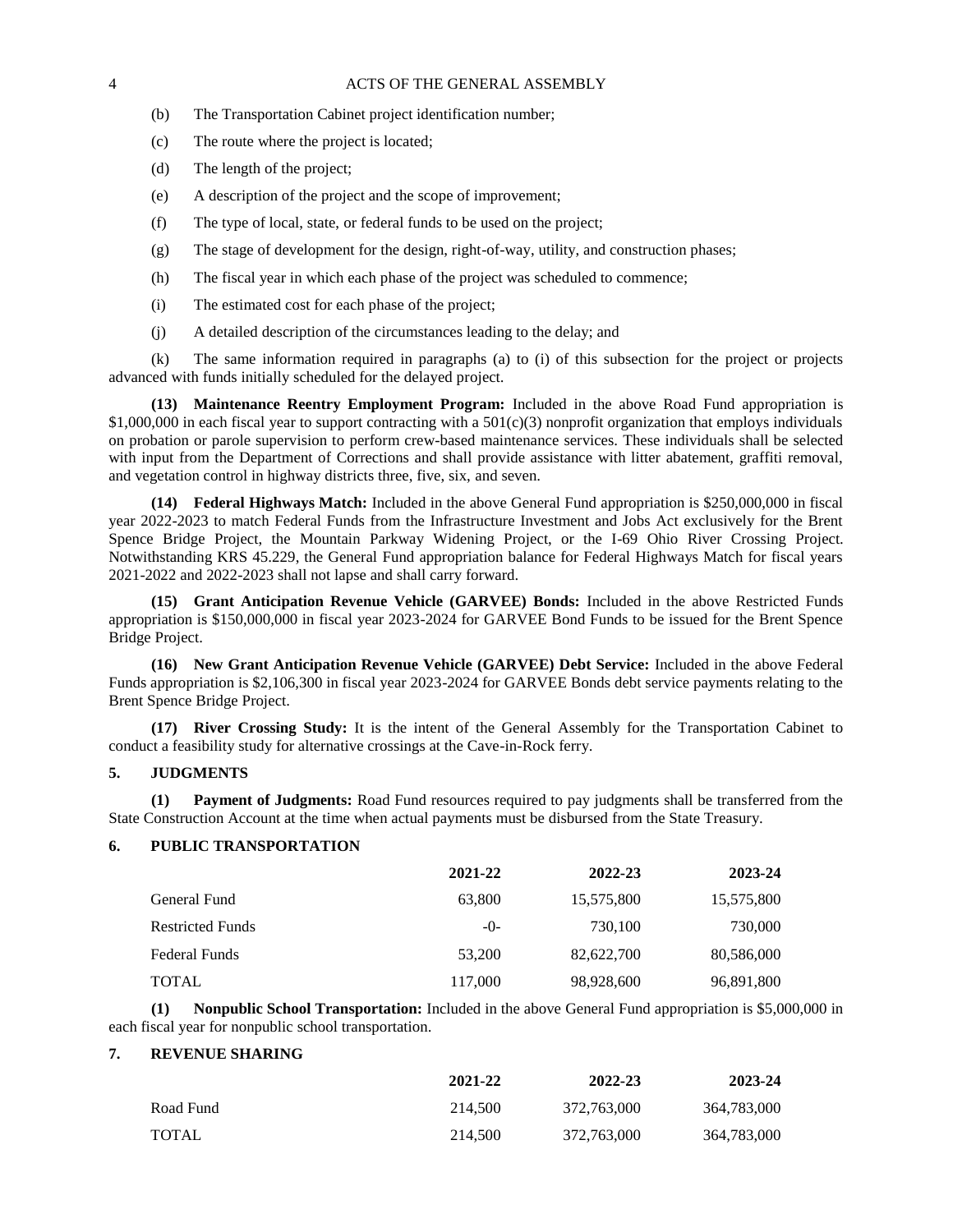**(1) County Road Aid Program:** Included in the above Road Fund appropriation is \$140,877,100 in fiscal year 2022-2023 and \$137,848,400 in fiscal year 2023-2024 for the County Road Aid Program in accordance with KRS 177.320, 179.410, 179.415, and 179.440.

**(2) Rural Secondary Program:** Included in the above Road Fund appropriation is \$170,900,000 in fiscal year 2022-2023 and \$167,225,900 in fiscal year 2023-2024 for the Rural Secondary Program in accordance with KRS 177.320, 177.330, 177.340, 177.350, and 177.360.

**(3) Municipal Road Aid Program:** Included in the above Road Fund appropriation is \$59,276,100 in fiscal year 2022-2023 and \$58,001,800 in fiscal year 2023-2024 for the Municipal Road Aid Program in accordance with KRS 177.365, 177.366, and 177.369.

**(4) Energy Recovery Road Fund:** Included in the above Road Fund appropriation is \$141,800 in fiscal year 2022-2023 and \$141,900 in fiscal year 2023-2024 for the Energy Recovery Road Fund in accordance with KRS 177.977, 177.9771, 177.978, 177.979, and 177.981.

**(5) Continuation of the Flex Funds and 80/20 Bridge Replacement Programs:** The Transportation Cabinet shall continue the Flex Funds and the 80/20 Bridge Replacement Programs within the Rural Secondary Program.

**(6) County Judge/Executive Expense Allowance:** Notwithstanding KRS 67.220, County Judge/Executives not serving in a consolidated local government that served as a County Judge/Executive prior to November 2022 shall receive an annual expense allowance of \$3,600. County Judge/Executives newly elected in November 2022 and those serving in counties with a consolidated local government shall not receive an annual expense allowance.

### **8. VEHICLE REGULATION**

| 2021-22 | 2022-23    | 2023-24    |
|---------|------------|------------|
| 94.400  | 17,265,100 | 17,392,200 |
| $-()$ - | 4,127,100  | 4,627,100  |
| 588,800 | 46,728,300 | 47,052,200 |
| 683,200 | 68,120,500 | 69,071,500 |
|         |            |            |

**(1) Debt Service:** Included in the above Road Fund appropriation is \$1,507,000 in each fiscal year for debt service on previously authorized bonds.

**(2) Motor Vehicle Commission Additional Personnel:** Included in the above Restricted Funds appropriation is \$350,000 in each fiscal year to support four additional positions for the Motor Vehicle Commission.

## **TOTAL - TRANSPORTATION CABINET**

|                         | 2021-22       | 2022-23       | 2023-24       |
|-------------------------|---------------|---------------|---------------|
| General Fund            | 63,800        | 294,839,800   | 16,832,800    |
| <b>Restricted Funds</b> | 7,029,500     | 202,586,100   | 350,380,300   |
| Federal Funds           | 176,958,000   | 1,548,448,200 | 1,331,483,400 |
| Road Fund               | 13,505,900    | 1,633,799,100 | 1,606,975,800 |
| TOTAL                   | 197, 557, 200 | 3,679,673,200 | 3,305,672,300 |
|                         | PART II       |               |               |

## **CAPITAL PROJECTS BUDGET**

**(1) Capital Construction Fund Appropriations and Reauthorizations:** Moneys in the Capital Construction Fund are appropriated for the following capital projects subject to the conditions and procedures in this Act. Items listed without appropriated amounts are previously authorized for which no additional amount is required. These items are listed in order to continue their current authorization into the 2022-2024 fiscal biennium. Unless otherwise specified, reauthorized projects shall conform to the original authorization enacted by the General Assembly.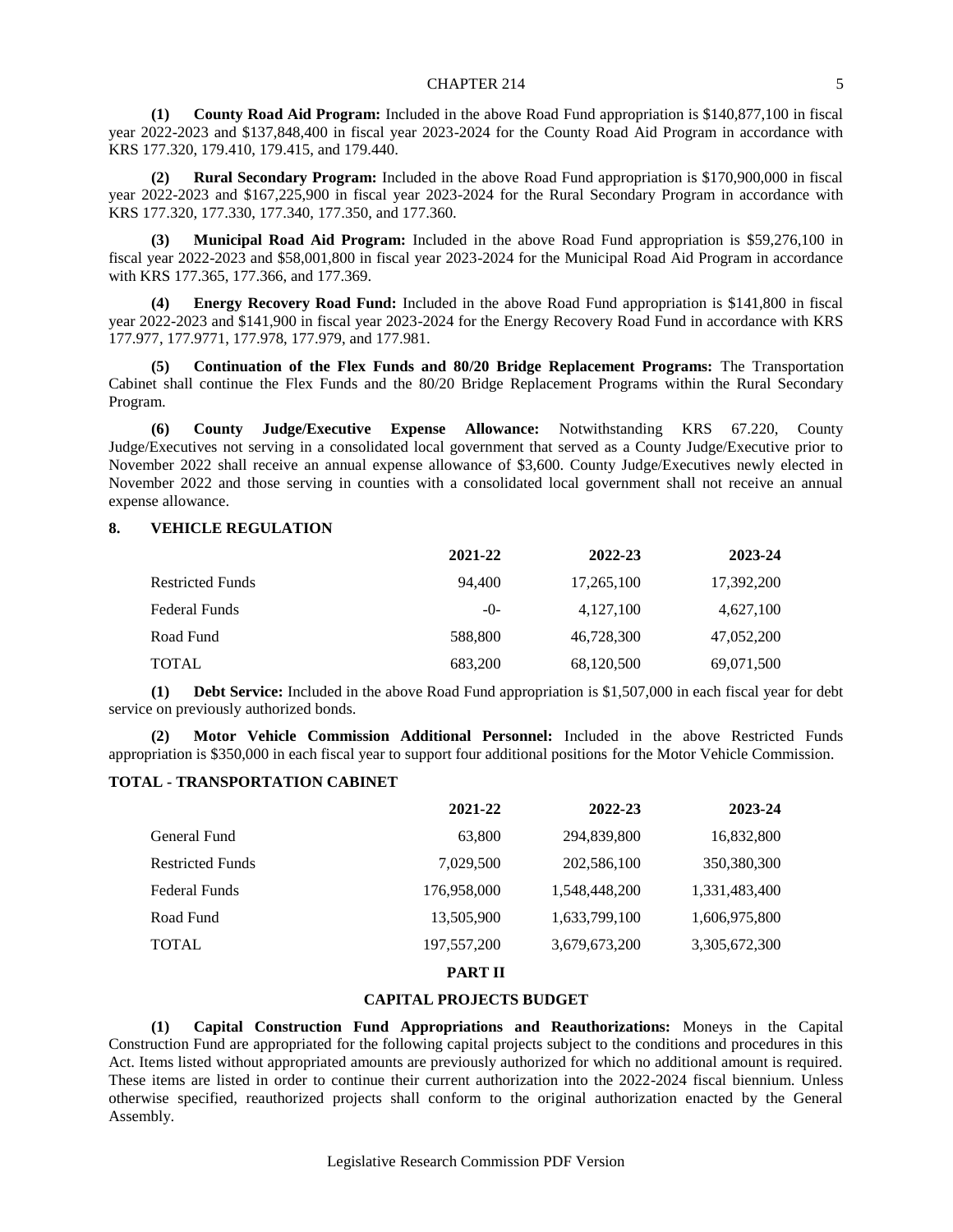**(2) Expiration of Existing Line-Item Capital Construction Projects:** All appropriations to existing lineitem capital construction projects expire on June 30, 2022, unless reauthorized in this Act with the following exceptions: (a) A construction contract for the project shall have been awarded by June 30, 2022; (b) Permanent financing or a short-term line of credit sufficient to cover the total authorized project scope shall have been obtained in the case of projects authorized for bonds, if the authorized project completes an initial draw on the line of credit within the biennium immediately subsequent to the original authorization; and (c) Grant or loan agreements, if applicable, shall have been finalized and properly signed by all necessary parties. Notwithstanding the criteria set forth in this subsection, the disposition of 2020-2022 fiscal biennium nonstatutory appropriated maintenance pools funded from Capital Construction Investment Income shall remain subject to the provisions of KRS 45.770(5)(c).

**(3) Bond Proceeds Investment Income:** Investment income earned from bond proceeds beyond that which is required to satisfy Internal Revenue Service arbitrage rebates and penalties and excess bond proceeds upon the completion of a bond-financed capital project shall be used to pay debt service according to the Internal Revenue Service Code and accompanying regulations.

**(4) Appropriations for Projects Not Line-Itemized:** Inasmuch as the identification of specific projects cannot be ascertained with absolute certainty at this time, amounts are appropriated for specific purposes to projects which are not individually identified in this Act in the following areas: Aircraft Maintenance Pool, Barkley Regional Airport Improvement Projects Pool, Mt. Sterling/Montgomery County Airport Improvement Projects Pool, and Bardstown/Nelson County Airport Improvement Projects Pool. Notwithstanding any statute to the contrary, projects estimated to cost \$1,000,000 and over and equipment estimated to cost \$200,000 and over shall be reported to the Capital Projects and Bond Oversight Committee.

### **A. TRANSPORTATION CABINET**

|    | <b>Budget Units</b> |                                                                                                                        |  | 2021-22                                                                                |  |  | 2022-23   |  | 2023-24   |  |
|----|---------------------|------------------------------------------------------------------------------------------------------------------------|--|----------------------------------------------------------------------------------------|--|--|-----------|--|-----------|--|
| 1. |                     | <b>GENERAL ADMINISTRATION AND SUPPORT</b>                                                                              |  |                                                                                        |  |  |           |  |           |  |
|    | 001.                | Maintenance Pool - 2022-2024                                                                                           |  |                                                                                        |  |  |           |  |           |  |
|    |                     | Road Fund                                                                                                              |  | $-0-$                                                                                  |  |  | 4,000,000 |  | 4,000,000 |  |
|    | 002.                | Construct Ballard County Maintenance Facility and Salt Storage Additional Reauthorization<br>(\$2,284,000 Road Fund)   |  |                                                                                        |  |  |           |  |           |  |
|    |                     | Road Fund                                                                                                              |  | $-0-$                                                                                  |  |  | 229,000   |  | $-()$     |  |
|    | 003.                | Construct Clay County District Office Additional Reauthorization (\$7,445,000 Road Fund)                               |  |                                                                                        |  |  |           |  |           |  |
|    |                     | Road Fund                                                                                                              |  | $-()$ -                                                                                |  |  | 5,500,000 |  | $-()$ -   |  |
|    | 004.                | AASHTOWare                                                                                                             |  |                                                                                        |  |  |           |  |           |  |
|    |                     | Road Fund                                                                                                              |  | $-()$ -                                                                                |  |  | 1,000,000 |  | 1,000,000 |  |
|    | 005.                | Construct Whitley County Maintenance Facility and Salt Structure Additional Reauthorization<br>(\$1,050,000 Road Fund) |  |                                                                                        |  |  |           |  |           |  |
|    |                     | Road Fund                                                                                                              |  | 3,000,000                                                                              |  |  | $-0-$     |  | $-()$     |  |
|    | 006.                |                                                                                                                        |  | District 6 Office and Materials Lab Additional Reauthorization (\$1,500,000 Road Fund) |  |  |           |  |           |  |
|    |                     | Road Fund                                                                                                              |  | $-0-$                                                                                  |  |  | 9,500,000 |  | $-()$     |  |
|    | 007.                | Construct Breckinridge County Maintenance and Salt Storage Facility                                                    |  |                                                                                        |  |  |           |  |           |  |
|    |                     | Road Fund                                                                                                              |  | $-0-$                                                                                  |  |  | 500,000   |  | 2,500,000 |  |
|    | 008.                | <b>Construct Regional Salt Structures</b>                                                                              |  |                                                                                        |  |  |           |  |           |  |
|    |                     | Road Fund                                                                                                              |  | $-()$                                                                                  |  |  | 2,000,000 |  | $-0-$     |  |
|    | 009.                | Construct Union County Maintenance and Salt Storage Facility                                                           |  |                                                                                        |  |  |           |  |           |  |
|    |                     | Road Fund                                                                                                              |  | $-0-$                                                                                  |  |  | 500,000   |  | 2,500,000 |  |
|    | 010.                | Construct District 2 Office and Materials Lab                                                                          |  |                                                                                        |  |  |           |  |           |  |
|    |                     | Road Fund                                                                                                              |  | $-()$                                                                                  |  |  | 2,000,000 |  | $-()$     |  |
|    |                     |                                                                                                                        |  |                                                                                        |  |  |           |  |           |  |

**011.** Construct Morgan County Maintenance and Salt Storage Facility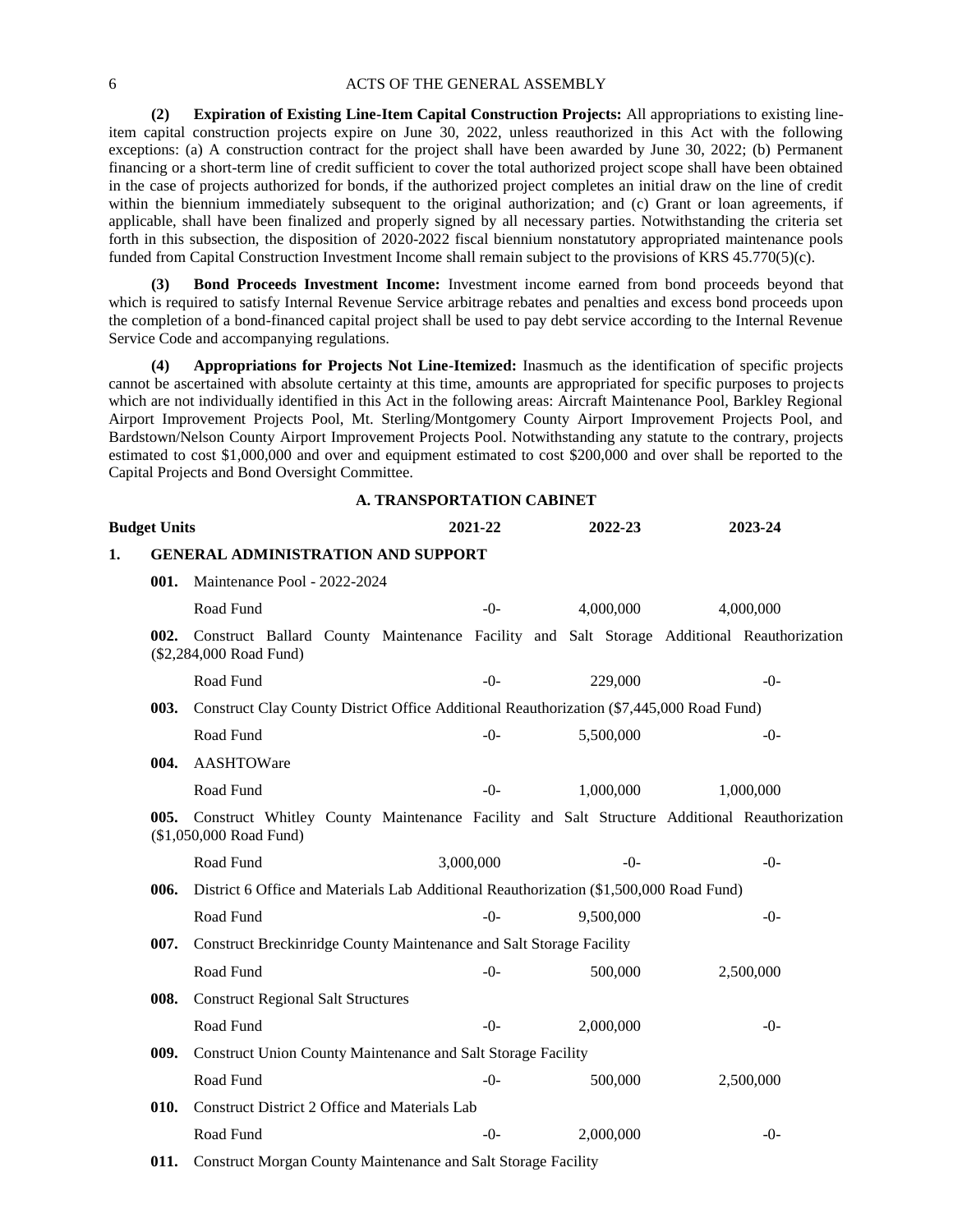|    |      |                                                                  | <b>CHAPTER 214</b> |           |           |  |  |  |
|----|------|------------------------------------------------------------------|--------------------|-----------|-----------|--|--|--|
|    |      | Road Fund                                                        | $-0-$              | 500,000   | $-()$ -   |  |  |  |
|    | 012. | Construct Bath County Maintenance and Salt Storage Facility      |                    |           |           |  |  |  |
|    |      | Road Fund                                                        | $-0-$              | 500,000   | $-()$ -   |  |  |  |
|    | 013. | Construct Hart County Maintenance and Salt Storage Facility      |                    |           |           |  |  |  |
|    |      | Road Fund                                                        | $-0-$              | 500,000   | $-()$ -   |  |  |  |
|    | 014. | Construct Mercer County Maintenance and Salt Storage Facility    |                    |           |           |  |  |  |
|    |      | Road Fund                                                        | $-0-$              | 500,000   | $-()$ -   |  |  |  |
|    | 015. | Permanent Salt Conveyor System - Graves County                   |                    |           |           |  |  |  |
|    |      | Road Fund                                                        | $-0-$              | 350,000   | $-0-$     |  |  |  |
|    | 016. | Construct Boyle County Bridge Crew Facility                      |                    |           |           |  |  |  |
|    |      | Road Fund                                                        | $-0-$              | 200,000   | 1,300,000 |  |  |  |
| 2. |      | <b>AVIATION</b>                                                  |                    |           |           |  |  |  |
|    | 001. | Aircraft Maintenance Pool - 2022-2024                            |                    |           |           |  |  |  |
|    |      | General Fund                                                     | $-0-$              | 800,000   | 100,000   |  |  |  |
|    |      | <b>Investment Income</b>                                         | $-0-$              | $-0-$     | 700,000   |  |  |  |
|    |      | <b>TOTAL</b>                                                     | $-0-$              | 800,000   | 800,000   |  |  |  |
|    | 002. | Purchase New Jet Fuel Truck                                      |                    |           |           |  |  |  |
|    |      | <b>Restricted Funds</b>                                          | $-0-$              | 210,000   | $-()$ -   |  |  |  |
|    | 003. | Barkley Regional Airport Improvement Projects Pool               |                    |           |           |  |  |  |
|    |      | <b>Bond Funds</b>                                                | $-0-$              | $-()$     | 5,300,000 |  |  |  |
|    | 004. | Mt. Sterling/Montgomery County Airport Improvement Projects Pool |                    |           |           |  |  |  |
|    |      | <b>Bond Funds</b>                                                | $-0-$              | $-0-$     | 8,000,000 |  |  |  |
|    | 005. | Bardstown/Nelson County Airport Improvement Projects Pool        |                    |           |           |  |  |  |
|    |      | <b>Bond Funds</b>                                                | $-0-$              | $-0-$     | 7,700,000 |  |  |  |
| 3. |      | <b>HIGHWAYS</b>                                                  |                    |           |           |  |  |  |
|    |      | 001. Repair Loadometers and Rest Areas - 2022-2024               |                    |           |           |  |  |  |
|    |      | Road Fund                                                        | $-0-$              | 3,000,000 | 3,000,000 |  |  |  |
|    | 002. | Various Environmental Compliance - 2022-2024                     |                    |           |           |  |  |  |
|    |      | Road Fund                                                        | $-0-$              | 500,000   | 500,000   |  |  |  |
|    | 003. | Road Maintenance Parks - 2022-2024                               |                    |           |           |  |  |  |
|    |      | Road Fund                                                        | $-0-$              | 1,250,000 | 1,250,000 |  |  |  |
|    | 004. | Jefferson County - Lease                                         |                    |           |           |  |  |  |
|    |      |                                                                  | <b>PART III</b>    |           |           |  |  |  |

## **FUNDS TRANSFER**

The General Assembly finds that the financial condition of state government requires the following action.

Notwithstanding the statutes or requirements of the Restricted Funds enumerated below, there is transferred to the General Fund the following amounts in fiscal year 2022-2023 and fiscal year 2023-2024:

## **2022-23 2023-24**

## **A. TRANSPORTATION CABINET**

Legislative Research Commission PDF Version